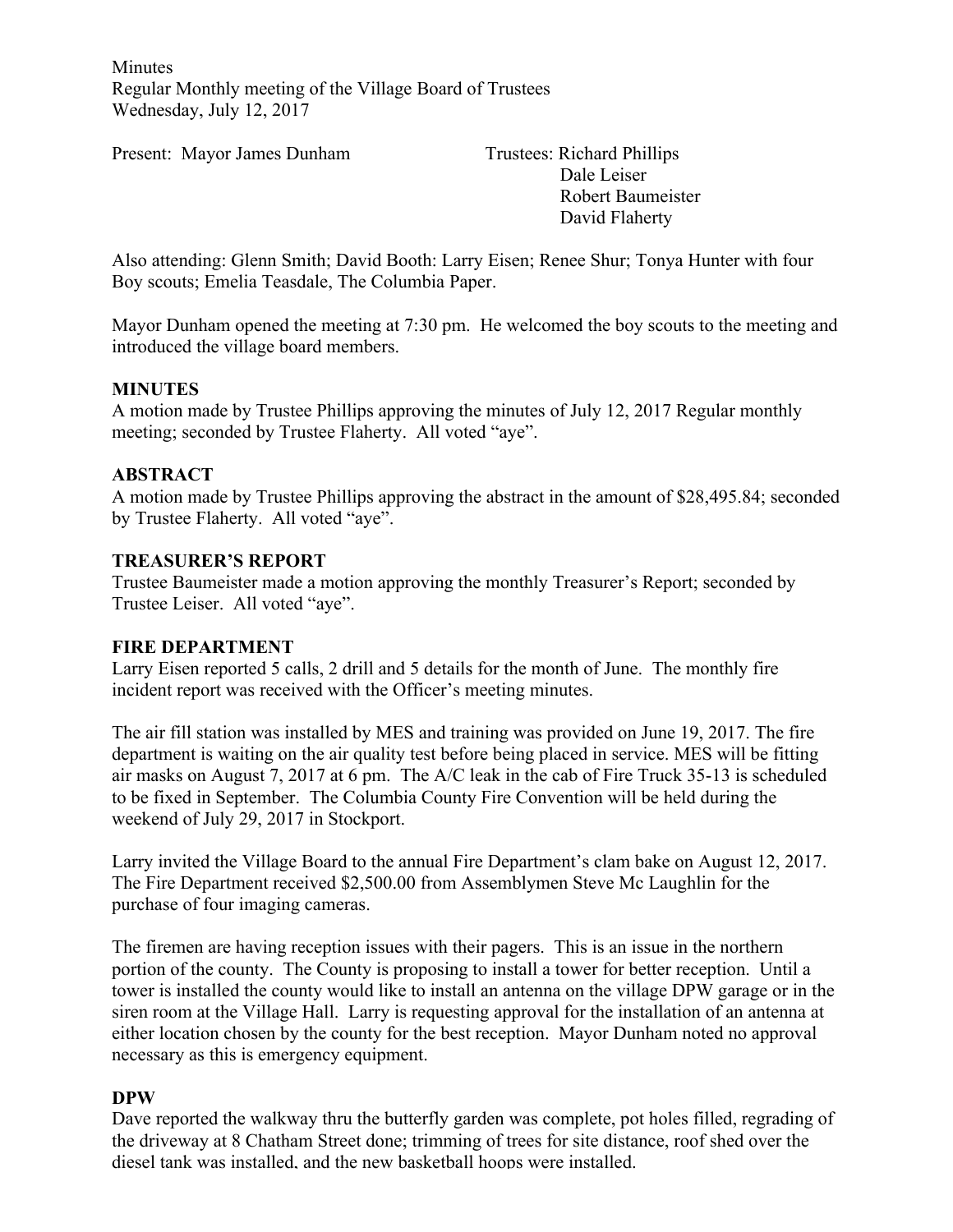William Street Design-A motion made by Trustee Flaherty; seconded by Trustee Leiser approving Mayor Dunham to sign the contract with Hudson Valley Engineering after final approval from the village attorney.

New Truck-Trustee Leiser submitted pictures of the rotted frame of the village's grey truck. The village has owned the truck for 10 years but it is not safe to plow snow this coming season. Trustee Leiser is looking at a 2016 International diesel truck; it is an automatic dump truck that is listed on state contract. The village will need to bid out for the plow, sander and dump body. Since the village has not replaced the 550 that was lost in the fire this truck will be primarily be used during leaf season and as a plow truck, and will assist in removal of snow.

Trustee Leiser would like the village to consider a lease agreement with Key Government Finance compared to bonding the funds. Trustee Leiser will complete further research on an equipment lease compared to bonding.

## **CODE ENFORCEMENT OFFICER**

The CEO/ZEO's monthly report was received with \$566.00 fees collected. The new fee increase schedule is in place.

Houses on sunset- Both parties have been working on the violations issued.

# **TREES**

Onderdonk Tree Service was awarded the list of tree removal and trimming of trees on village property he will start next week.

Catskill View-The tree at 2 Catskill view was removed by the property owner.

Vegetation over sidewalks- The village sent an email blast out requesting property owners to cut back any vegetation covering or overhanging village sidewalks. The DPW will start next week cutting back vegetation not addressed by the home owner. Several residents have addressed the vegetation hindering the site distance as you pull out onto a rode but there are several more to address.

# **TRAFFIC CALMING STUDY**

The State Police and Sheriff's office have set up on Hudson Street and Albany Ave. to assist in the reduction of speed. The highest speed noted was 38 mph. Mayor Dunham budgeted WSP to return and complete another speed study. With using the State Police; Sheriffs along with the Town's variable speed sign to see what kind of reduction the village receives without using speed humps.

Requesting a speed reduction on NYS Route 9- Mayor Dunham received a letter back from DOT stating they will complete a study and consider reducing the village speed to 30 MPH in the heart of the village along Rt. 9.

# **CLIMATE SMART COMMUNITIES TASKS FORCE**

Benchmarking- Intern, Megan Kirby, will work with the village office gathering the electric and fuel data usage of village properties data needed to prepare a benchmarking report.

Food Waste Recycling- Town Supervisor Pat Grattan met with the committee to initiate a pilot program involving the town and the two villages. An inter-municipal agreement between the town and village's will be created. Gromax in Philmont has agreed to take the food waste. The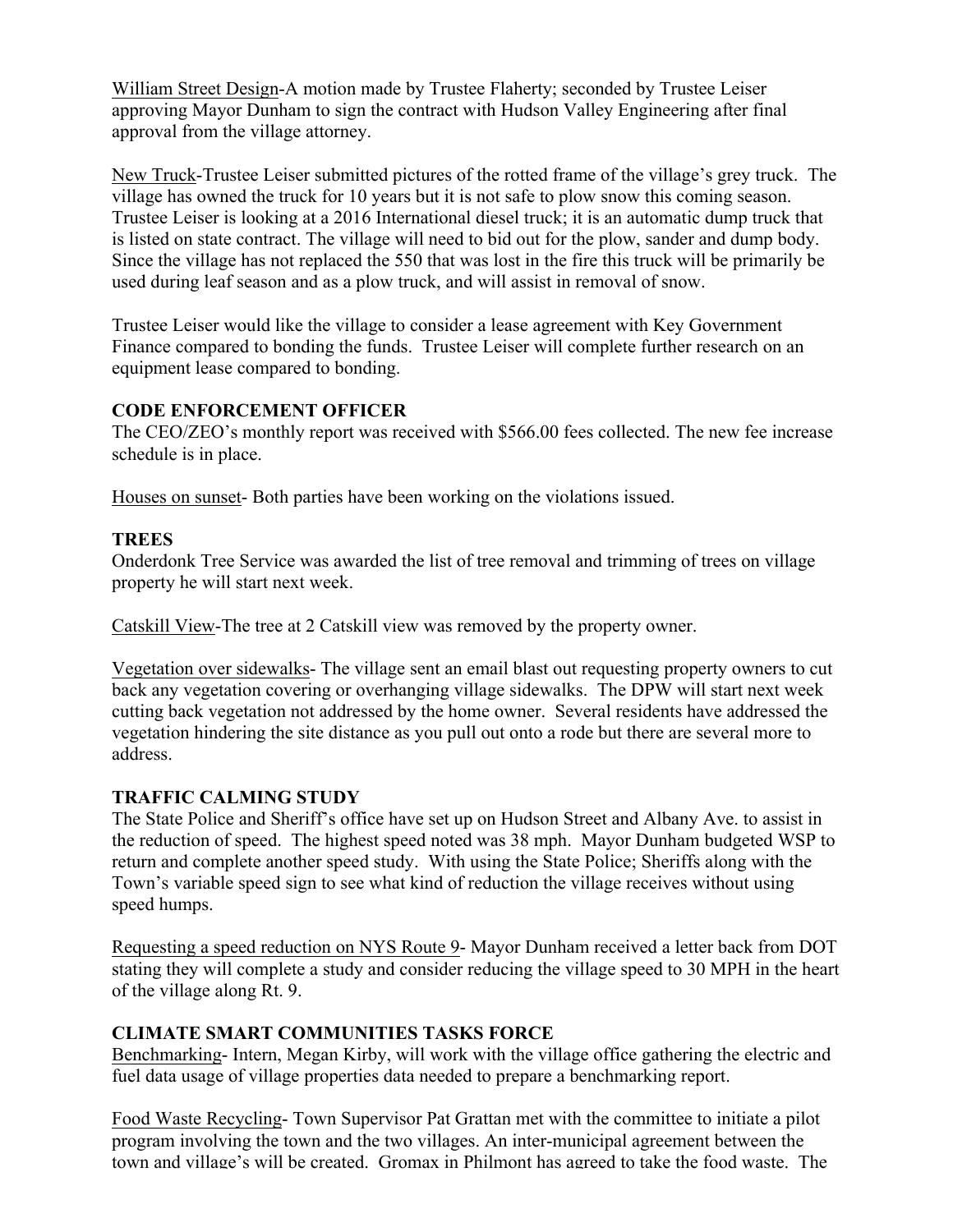tentative plan is to have the town provide residents with biodegradable bags free of charge that they can fill with food waste and drop off at a designated day at the DPW garage. The DPW will transport the bags to Gromax.

Electric Vehicle Charging Station: The committee is researching the designs of charging stations that would be acceptable to be installing in our historic district. The Task Force will coordinate with the village HPC and KPBA to find an acceptable place in the village square.

Bottle and Can Recycling: The task force would like to expand the Clynk program currently used as a fund raising tool by the Kinderhook Memorial Library by offering it to other organizations. The village hall could be a pickup point for the recycling bags and tags. The filled bags can be dropped off at Hannaford.

Climate Smart Communities Certification: The village is listed as a registered Climate Smart Community with the NYS DEC. A total of 120 credits is needed to achieve full certification. The task force estimates they have 60 credits related to the Climate Smart Communities certification.

Education: The Task Force would like to have seminars to educate the public on various initiatives under consideration.

## **PROPOSED LOCAL LAWS**

A motion made by Trustee Flaherty to set a public hearing for August 9, 2017 at 7:15 pm to amend the Code of the Village of Kinderhook in relation to parking; seconded by Trustee Phillips. All voted "aye".

A motion made by Trustee Flaherty to set a public hearing for August 9, 2017 at 7:30 pm to amend the Code of the Village of Kinderhook Chapter 126 entitled Sewers; seconded by Trustee Phillips. All voted "aye".

Resident, Stewart Peckner previously requested no parking signs along Rothermel Ave for safety reasons. Mayor Dunham reviewed village law and it already states no parking on either side. He will have signs ordered and installed.

#### **INSURANCE**

DPW Cost for Fire- A voucher for the installation of the alarm system at the DPW garage was processed and will be submitted to Matt Sherman for reimbursement.

#### **ZONING BOARD**

An approval of a lot line adjustment was passed.

#### **PLANNING BOARD**

Minutes of the May 4, 2017 meeting were received. No meeting held.

Solar Panel Regulations- Mayor Dunham would like to set a public hearing at the August village board meeting.

#### **HISTORIC PRESERVATION COMMISSION**

Minutes of May 18, 2017 were received.

A special HPC meeting will be held tomorrow night on the village cupula. The proposed screening will be discussed and if louvers are installed would that hinder the volume of the siren.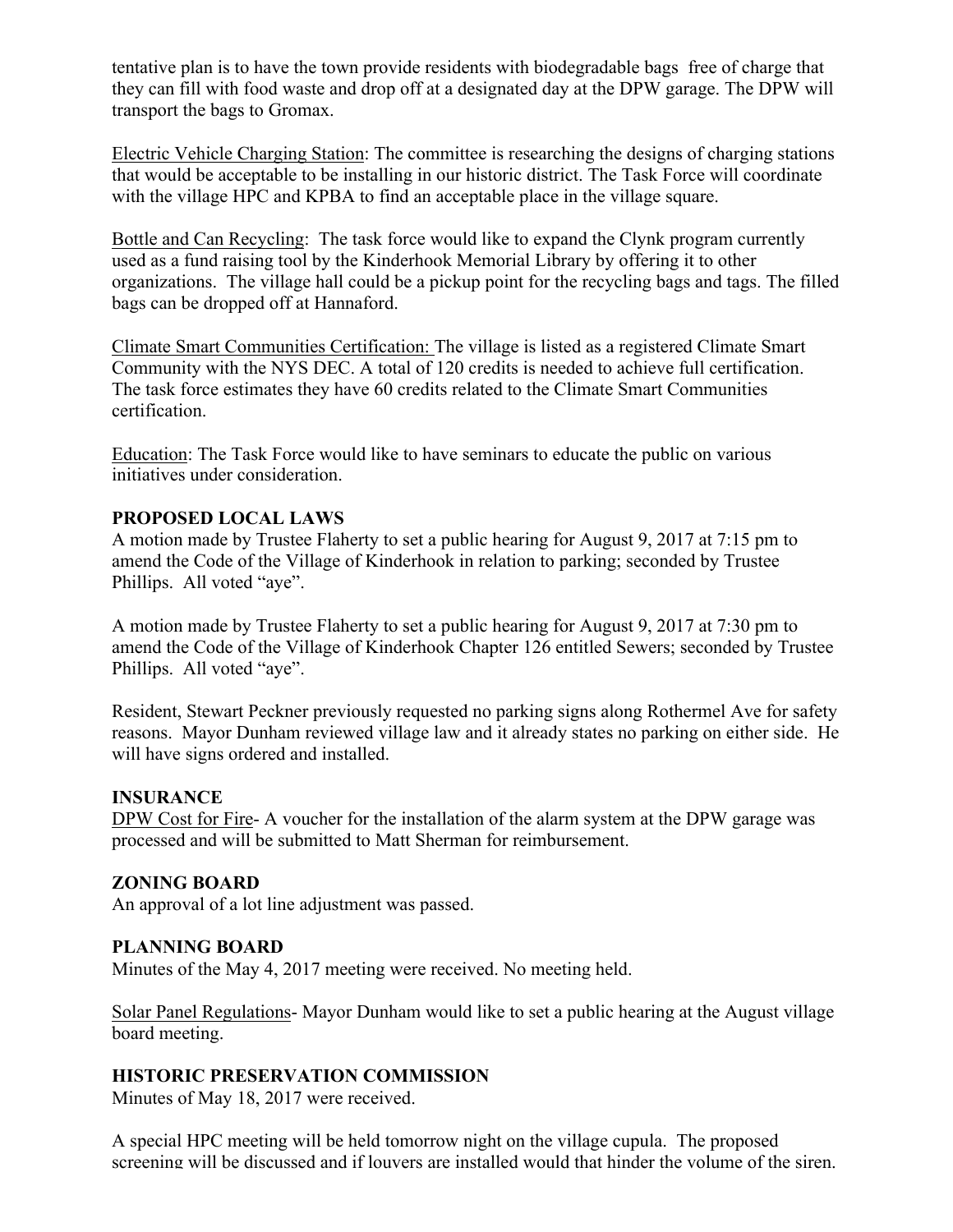## **ECONOMIC DEVELOPMENT DIRECTOR**

The EDC Director's monthly report was received.

Lighting Study-The study is basically completed, the next step is to watch the Climate Smart to see if they get all their credits to apply for grant monies.

Designating Kinderhook Creek-Kinderhook Creek was designated as an inland waterway from the Massachusetts line in Stephentown through Stuyvesant Falls. Mayor Dunham and Renee met with Glen Gidaly a representative form Barton and Loguidice and Thaddeus Kilankowski a landscape architect to discuss applying for a grant for feasibility study of Kinderhook Creek. They visited the creek at Kinderhook's pumphouse and at Valatie's patch a quack to discuss better kayaking access as a first phase.

6 History Walks- The first of the six history walks will start this Saturday given by resident Ann Birckmayer. They are free to the public and will be live streamed at Kinderhook Library or on Facebook.

Butterfly Garden-This is a project that will be ongoing and will evolve over the year.

#### **CORRESPONDENCE**

Mills Park-Karen Van Buren would like to donate a bench with a plaque in honor of her father Henry Bender to be installed at Mills Park. A motion made by Trustee Flaherty to accept the bench donated by the Van Buren family; seconded by Trustee Baumeister. All voted 'aye".

### **VILLAGE HALL**

Stage Lighting-Trustee Flaherty would like to receive assistance from someone in the entertainment industry to discuss the stage lighting in Van Buren Hall. Renee Shur requested additional outlets be installed. Trustee Flaherty will contact Sheriff Electric and their previous estimate of \$1,900. He will also send the DPW an updated list of items for the Village Hall.

Chairs- David Smith is raising funds for the purchase of new chairs to be donated to the village for Van Buren Hall events. He supplied one chair for the Village Board to approve for the donation.

Signs-Mayor Dunham met with John Reilly to request an estimate for the signs on the Village Hall including a new one advertising Van Buren Hall. He will also have one made for Mills Park that will match the village's parking lot sign.

## **UNPAID WATER, SEWER & TAX BILLS**

The grinder pump behind the office building of Maple Hill Creamery owned by Paul Calcagno was not working. The village called A-team Pump & Control Service, LLC to address the grinder pump. Per the Village sewer law the property owner is responsible for the grinder pump. Mayor Dunham tried speaking with the property owner Paul Calcagno siting the village sewer law.

Anti -Siphoning Valve-Mayor Dunham is working with Emmons pump on the siphoning issue at the meter. He feels the meter is working properly but the anti-siphoning valve is not working properly.